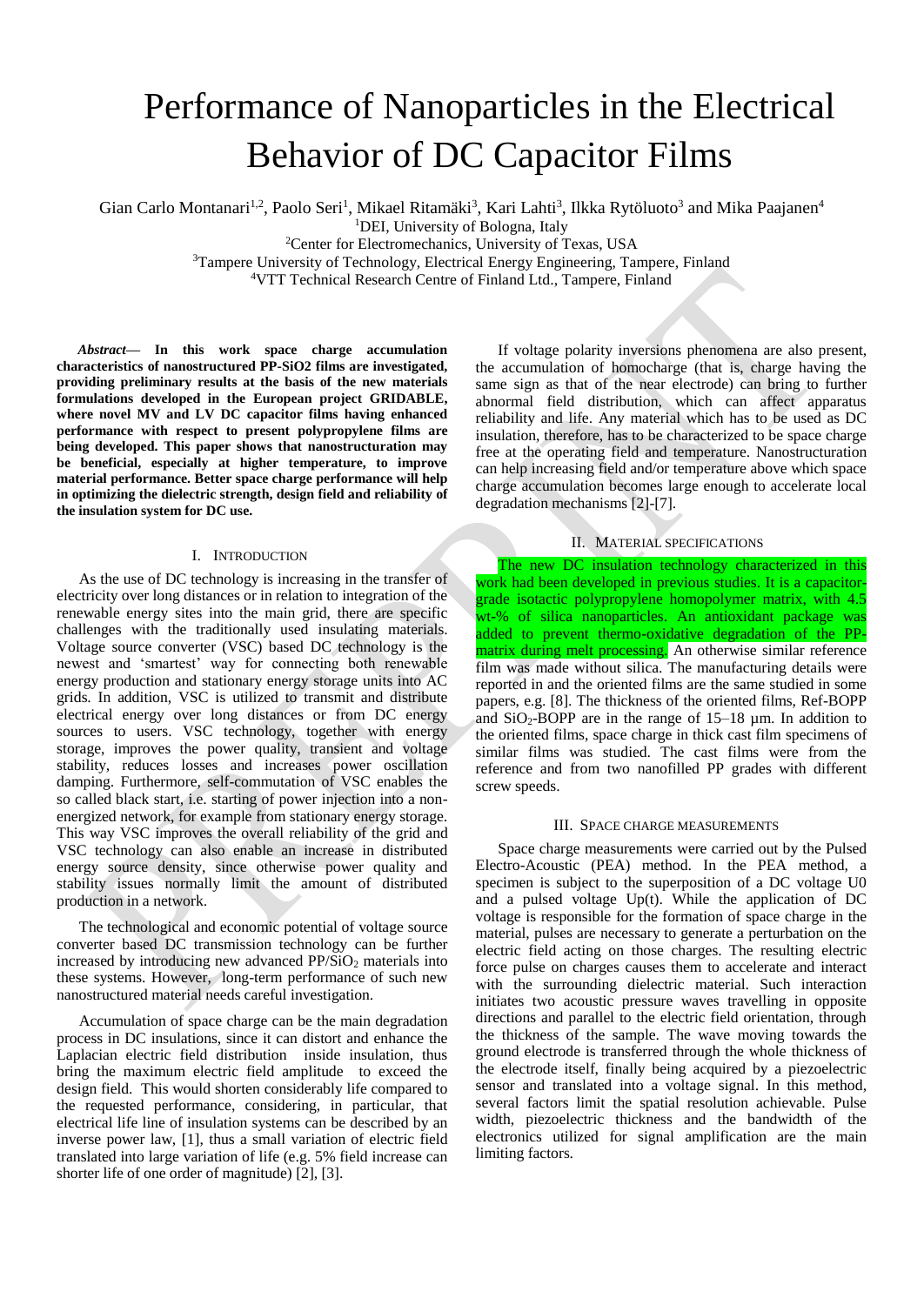In this work two PEA systems were used, one for thick cast film samples and another for thin oriented films. Both systems utilize  $10$  ns pulses with an intensity of 300 V for thin films and 580 V for cast films. The acoustic signal is collected by a 9 µm thick PVDF piezoelectric and amplified by an amplifier cascade. The thin film system amplifier has a -3 dB bandwidth of 200 MHz. These features resulted in a spatial resolution of few tens of micrometers. This is comparable to the thickness of the specimens, therefore information on exact charge density vs. distance is partially lost, but a clear measurement of accumulated space charge during and after a period of polarization can be derived. Other interesting quantities can be extracted from space charge trends in depolarization, that is, apparent charge mobility and trap depth distribution [\[9\].](#page-3-5) Those are fundamental parameters for the characterization of insulating materials for DC applications, because the presence of space charge in the insulation can modify substantially the electric field distribution and, hence, the insulation life [\[1\]](#page-3-0)[-\[7\].](#page-3-3)

Calibration of the system is made after 10 s from polarization of the sample, through the following equations:

$$
E(z) = \frac{\int_{0}^{z} \rho(z)dz}{\varepsilon}
$$

$$
\rho = \varepsilon E_{DC}
$$

Where  $E(z)$  and  $\rho(z)$  are the electric field and the charge density in the thickness of the specimen,  $\varepsilon$  is the permittivity of the specimens tested and  $E_{DC}$  and  $\rho$  are the theoretical electric field and surface charge density when no space charge is accumulated in the sample. Stored charge density at a specific field and depolarization time,  $q(E,t)$ , derived from the space charge profile measurements, as follows:

$$
q(E,t) = \frac{1}{L} \int_{0}^{L} |q_p(E,x,t)| dx
$$

where 0 and *L* denote the electrodes positions and  $q_p(E, x, t)$ is the space charge profile for a given poling field E.

Trap controlled apparent mobility can be roughly evaluated from the *q* vs *t* characteristic as [\[9\]:](#page-3-5)

$$
\mu(t) = \frac{\varepsilon}{q^2(t)} \frac{dq(t)}{dt}
$$

where  $q(t)$  is the charge density that can be calculated at any depolarization time and *dq(t)/dt* is the slope of the depolarization curve at time *t*. Once the apparent trapcontrolled mobility is known, the trap depth distribution, Δ*U*, could be estimated, as described in [\[9\],](#page-3-5) which provides the following equation:

$$
\Delta U(t) = KT \ln \left( \mu(t) \frac{h}{eR^2} \right)
$$

where  $K$  is Boltzman constant,  $T$  is temperature,  $R$  is the mean distance between localized states, *e* is the electron charge and *h* is the Planck's constant. Therefore, the values of the trap depth can be determined from the values previously calculated for  $\mu(t)$ .

Complex permittivity measurements within our research group suggest that there is negligible water absorption from the atmosphere in these materials, therefore space charge measurements were conducted on cast and oriented films as received. Polarization time (when DC voltage is applied) was 1800 s, followed by 600 seconds of depolarization (when DC voltage is absent). A mechanical switch was used to short the sample in the beginning of the depolarization. Tests were done at room temperature, 40°C and 60°C, in a controlled environment, with fields of 200, 300 and 400 kV/mm, to obtain indications about the threshold conditions for space charge accumulation, as well as accumulation rate as function of field. The test voltages were chosen by assuming a uniform thickness of 16 µm; the thicknesses were measured afterwards the actual fields were determined. The chosen stresses are comparable to operating conditions of DC metallized-film capacitors.

### IV. SPACE CHARGE ACCUMULATION PERFORMANCE

Figures 1 and 2 show the signal amplitude from thin film PEA measurements at 40°C, in poling fields from 200 to 400 kV/mm. The PEA signal amplitude originates from the superposition of Laplacian field (voltage at electrodes) and image field (space charge), hence if the measurement the voltage is kept constant any change in the amplitude is caused by space charge density variation. Very little differences were noticed for filled and non-filled materials both during polarization and depolarization periods (Fig. 1 A, B). During polarization (Fig.1), after an initial transient of less than 5 second, PEA signal amplitude remains stable. This is a clear indication that little to no charge is stored in the sample during polarization. When depolarization is started (Fig.3), PEA signals for filled and non-filled materials drop to similarly low asymptotic levels, with comparable time dynamics. This suggests that those two materials are characterized by comparable levels of traps depth distributions. Similar performance was also observed at room temperature. In order to enhance the relevance of this investigation and to approach conditions more similar to real working conditions for such materials, tests were run at the higher temperature of 60°C. The effect of introducing a 4.5%-wt of nanofiller under poling fields of 200 to 400 kV/mm can be now noticed in Figures 2 and 4. During polarization at 60°C the PEA signal amplitude of non-filled material increases, while it stays flat in the filled material. This is an interesting difference, since it is a clear suggestion that while the non-filled material has the tendency to increase the amount of stored charge over time (Fig.4A), this is not true for the filled one (Fig.4B), showing a flat trend of PEA signal during the polarization period.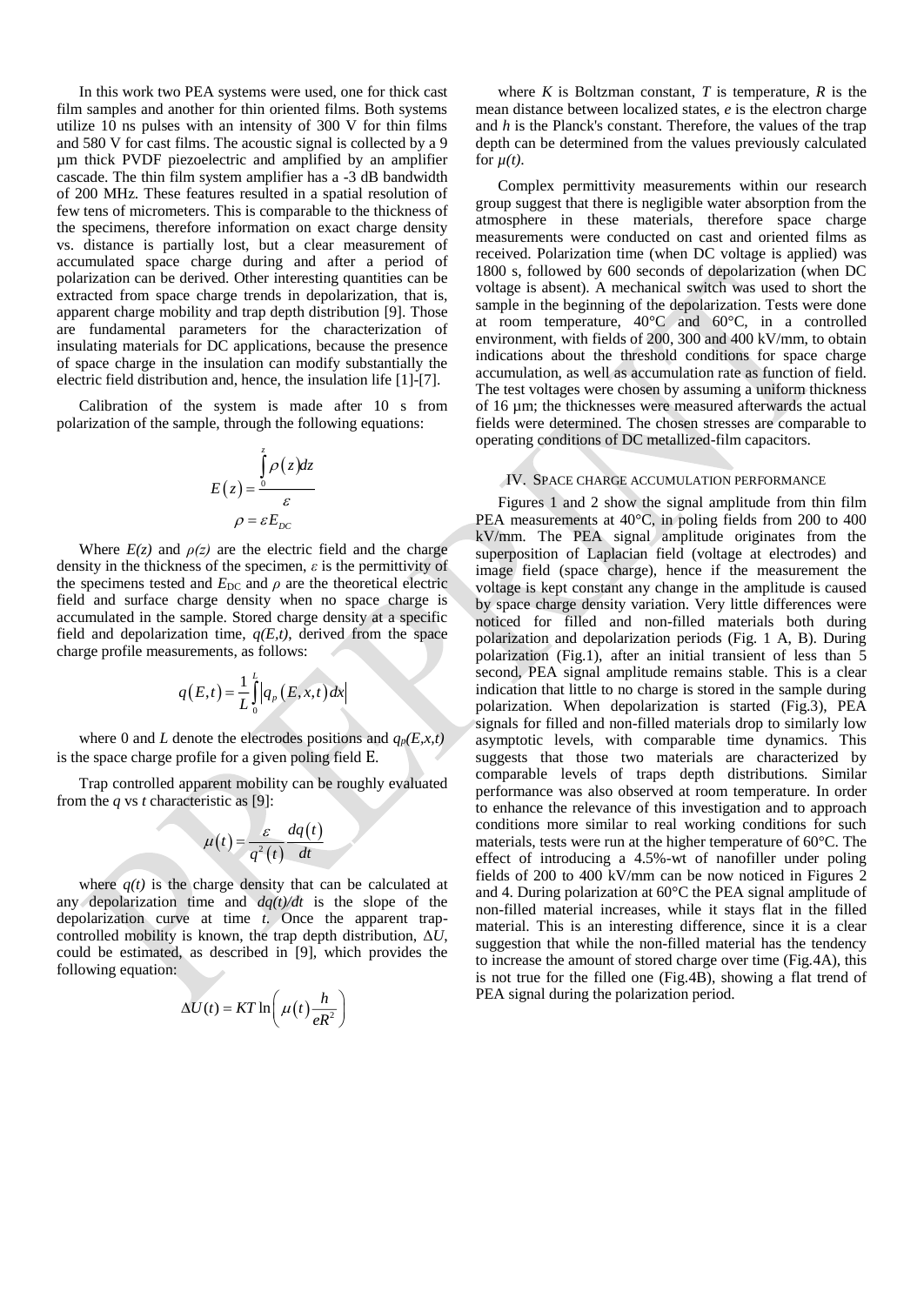

Fig. 2. PEA signal trends at 40°C for non-filled (A) and filled (B) materials. Depolarization period starts in correspondence with the green line.



Fig. 1. PEA signal trends at 60°C for non-filled (A) and filled (B) materials. Depolarization period starts in correspondence with the green line.

A second interesting development highlighted by the investigation done at 60°C is the increase of charge dissipation dynamics of bulk space charge when the nanofiller is introduced. In fact, Figure 4 displays a clear modification of the PEA signal behavior over time during the depolarization periods, showing how filled materials have faster dissipation rate of charge over time, when no poling field is applied. To study whether similar performance improvement is seen also in cast films, PEA measurements were done at 60 °C, poling the samples for 10000 seconds at 30 kV/mm. The results, as summarized in Figure 5, were similar to those obtained for oriented films, with filled-PP displaying less charge accumulation. The non-filled PP accumulated more space charge, and the trapped charge decays more slowly than for nanofilled PP. This observation is especially interesting since the thin films were measured at 10 times or higher fields,

meaning that space charge measurements have the potential to offer a viable way to "screen" a selection of thin films compositions by a preliminary investigation on thicker cast films, before orientation, despite the technical limits preventing testing at fields close to the typical design conditions for those materials. Calculations for the apparent trap depth distribution are supporting the already discussed indications given by the depolarization trends. Nanofilled materials show higher mobilities and lower trap depth distributions than the reference. This is an important characteristic for HVDC materials, since higher charge mobility or lower trap depth distribution contributes to a quicker stored charge removal, therefore a lower field enhancement in the case of polarity inversion and quicker restoration of the material natural charge neutrality.